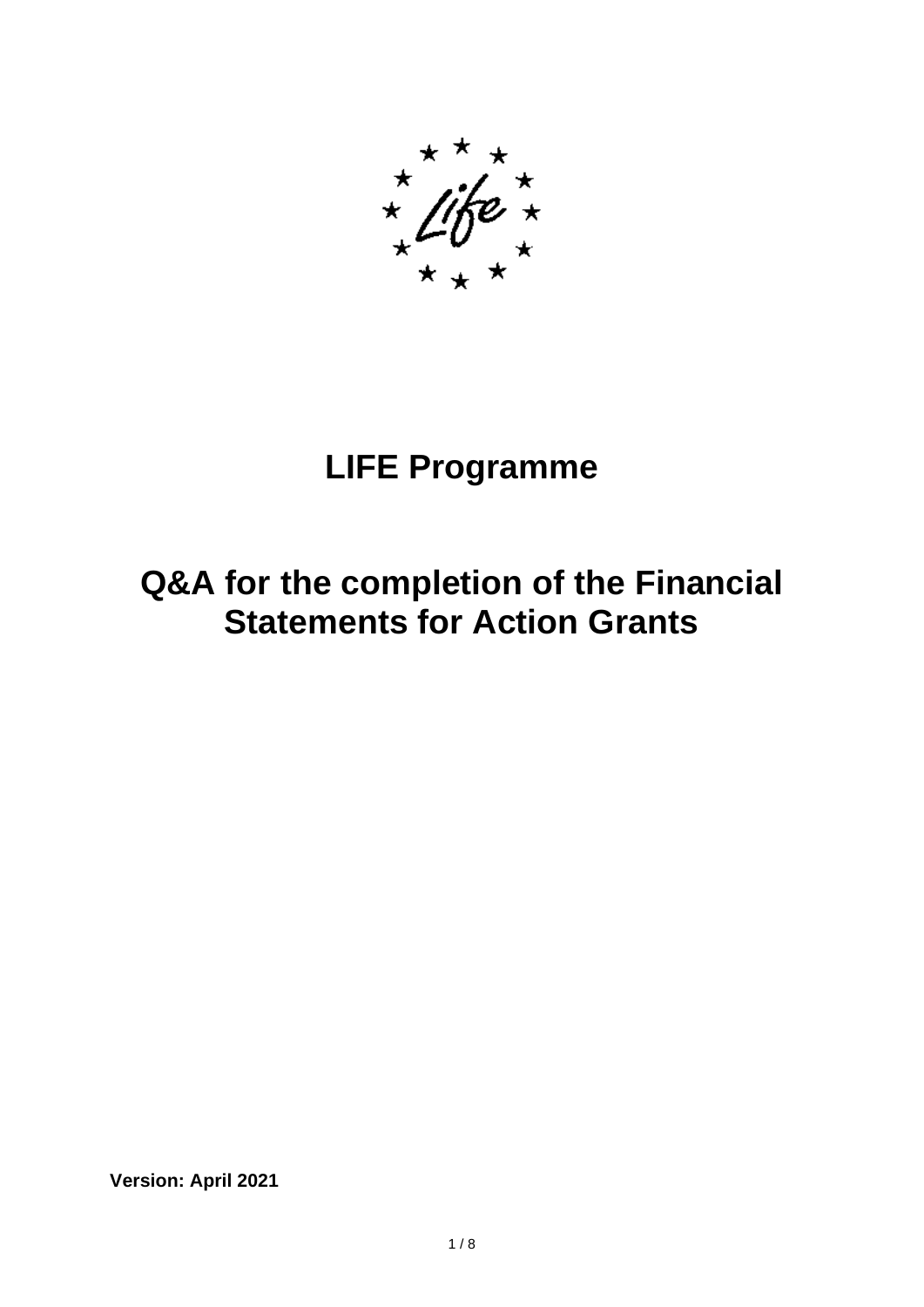## **Table of contents**

| 2. How do the costs of the affiliated entities (i.e. entities that are recognised<br>in the grant agreement as affiliates) have to be reported? 4                                                                                    |
|--------------------------------------------------------------------------------------------------------------------------------------------------------------------------------------------------------------------------------------|
| 3. When to encode personnel costs under the 'personnel_employees' sheet                                                                                                                                                              |
| 4. How to encode the personnel costs of employees that work based on a<br>fixed percentage and for which the exchange rate option of the date that                                                                                   |
| 5. If a durable good purchased in the frame of my grant is also partly used                                                                                                                                                          |
| 6. Can I include at the mid-term report already the max. amount of<br>depreciated cost of the durable good over the entire project period ? 5                                                                                        |
|                                                                                                                                                                                                                                      |
| 8. What to do if the bank account agreed in the grant agreement has                                                                                                                                                                  |
| 9. How do I report budget shifts (that fall within the contractual flexibility of                                                                                                                                                    |
| 10. Why does the coordinating beneficiary has to report also the 'total cost<br>with non-recoverable VAT' in the Cost Summary Sheet? 6                                                                                               |
| 11. When does the coordinating beneficiary need to include the total 'non-<br>additional' salary costs in the Income Summary Sheet? 6                                                                                                |
| 12. When does the coordinating beneficiary needs to provide<br>CINEA/European Commission with the 'funds distribution' sheet?  6                                                                                                     |
| 13. How to ensure that the total depreciated costs declared in the financial<br>statement is not more than the maximum allowed following the thresholds<br>of 50% (equipment) and 25 % (infrastructure) - unless I am as beneficiary |
| 14. Where to include the amount of overheads that I would like to declare?  6                                                                                                                                                        |
| 15. Where should I report 'notary costs' or 'related taxes' in case of Land                                                                                                                                                          |
|                                                                                                                                                                                                                                      |
| 17. Can I declare the VAT paid by staff when their travel costs are                                                                                                                                                                  |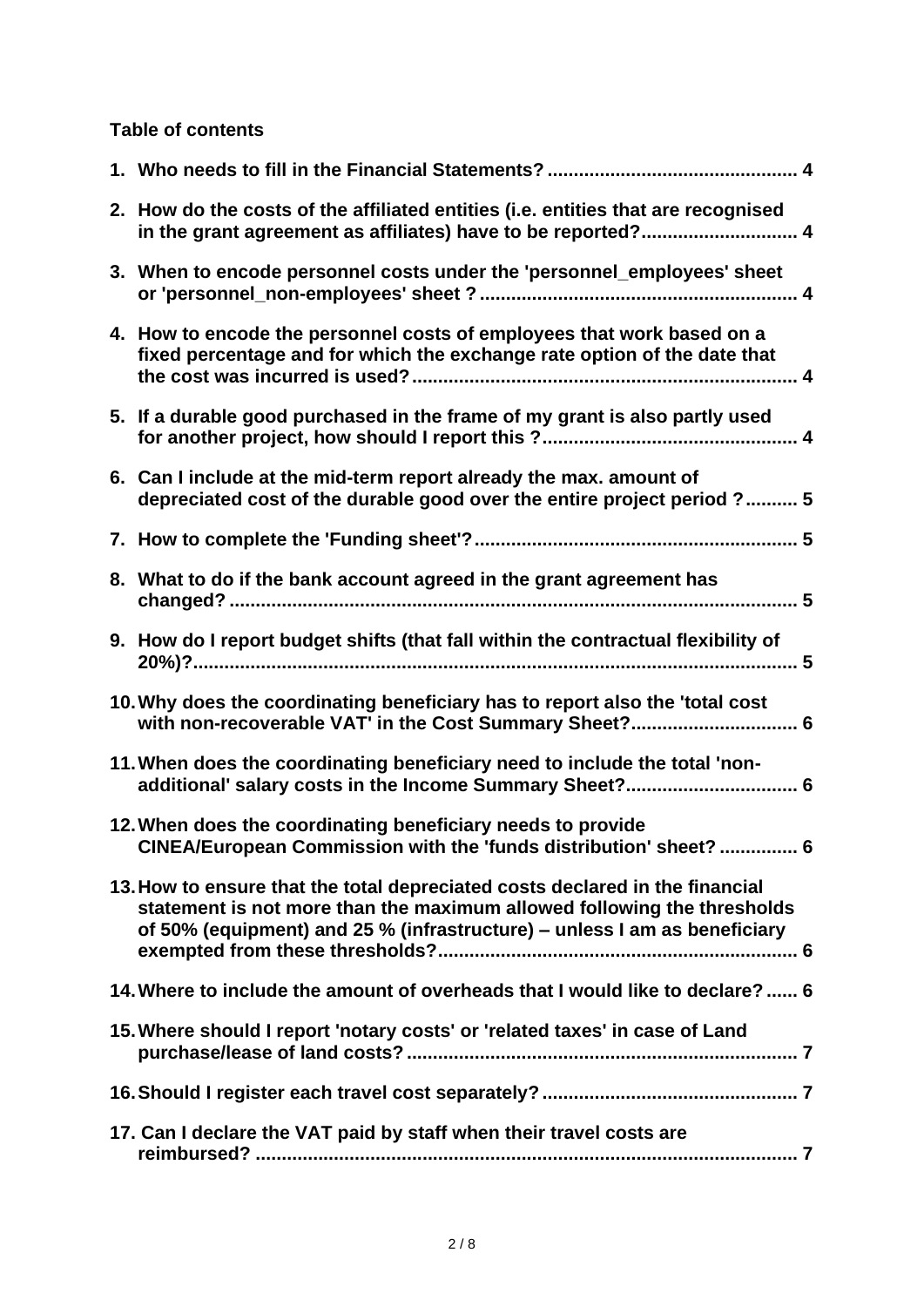| 18. Can I freely choose to use the standard productive time of 1720 hours |  |
|---------------------------------------------------------------------------|--|
| instead of the actual time encoded in the time registration               |  |
|                                                                           |  |

**[19. How to fill the financial statement form on personnel costs if some of the](#page-6-4)  [information to be included is covered under the data protection rules ?......](#page-6-4) 7**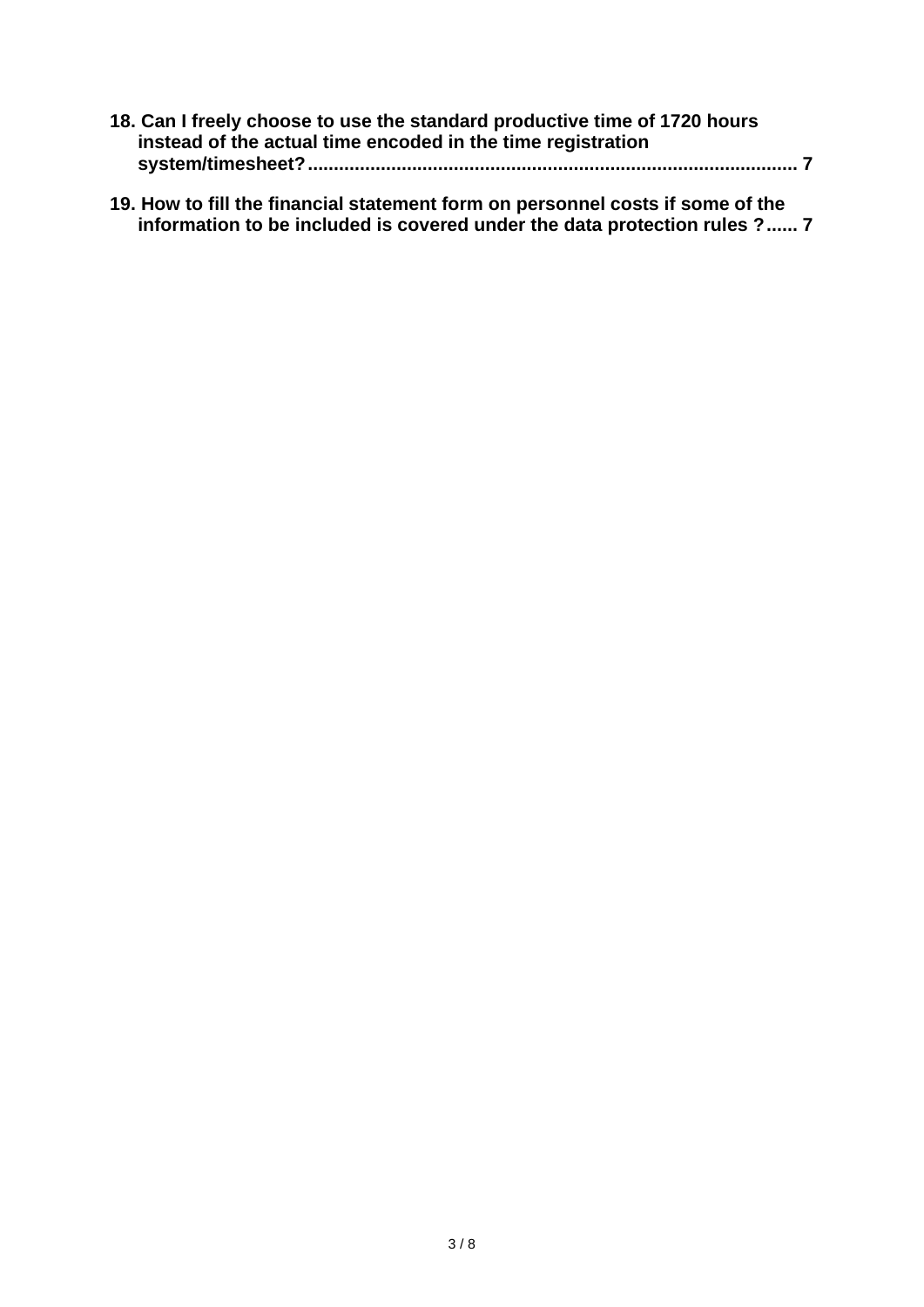## <span id="page-3-0"></span>**1. Who needs to fill in the Financial Statements?**

'Financial Statement of the individual beneficiary': each beneficiary + each affiliate (if the affiliate can declare costs, which is only the case if the affiliate was included explicitly in the grant agreement).

'Payment Request and Consolidated Financial Statement': Coordinating beneficiary

#### <span id="page-3-1"></span>**2. How do the costs of the affiliated entities (i.e. entities that are recognised in the grant agreement as affiliates) have to be reported?**

The affiliated entities have to complete their own individual financial statement. The beneficiary to whom they are related will have to introduce in his own individual financial statement, in each of the cost category sheets, one line per affiliate with the total amount incurred in EUR.

#### <span id="page-3-2"></span>**3. When to encode personnel costs under the 'personnel\_employees' sheet or 'personnel\_non-employees' sheet?**

For employees, the salary costs per year are to be included in the 'personnel employees' sheet - separated between the gross annual salary of the employee and the annual obligatory social charges/other eligible statutory costs.

For non-employees (paid on the basis of an invoice with/without VAT) the hourly/daily rates as mentioned in their contract should be included in the 'personnel nonemployees' sheet – once with and once without VAT.

#### <span id="page-3-3"></span>**4. How to encode the personnel costs of employees that work based on a fixed percentage and for which the exchange rate option of the date that the cost was incurred is used?**

The total yearly salary cost in national currency should be divided by 1720 to get the hourly rate in national currency, then the rate is re-calculated to the EUR hourly rate with the monthly exchange rate (but we have one hourly rate in national currency per year).

The total hours charged per month should then be calculated in line with the percentage 'X' that the employee works in the LIFE project in accordance with his/her employment contract, i.e. 1720/12 \*X%

#### <span id="page-3-4"></span>**5. If a durable good purchased in the frame of my grant is also partly used for another project, how should I report this?**

You should indicate the percentage used for the LIFE project in the comment field (C2) and include only the pro-rata cost as mentioned on the invoice.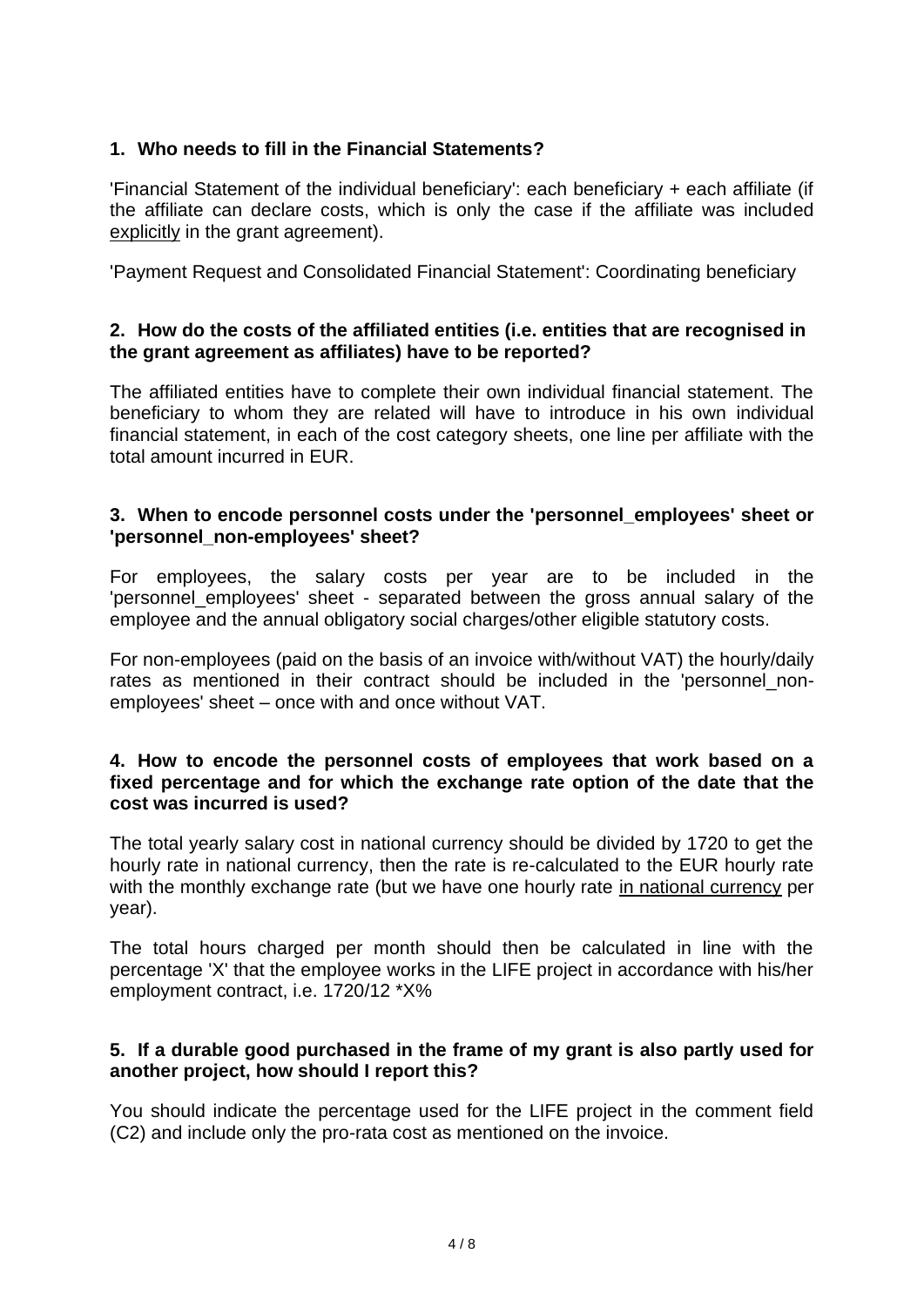### <span id="page-4-0"></span>**6. Can I include at the mid-term report already the maximum amount of depreciated cost of the durable good over the entire project period?**

No, you should only charge the depreciated portion related to the period of the midterm report.

## <span id="page-4-1"></span>**7. How to complete the 'Funding sheet'?**

Union Contribution: Include the amount of payment received or to be received from CINEA/Coordinating beneficiary to co-fund the eligible costs that you submitted in the financial statement. In fact the amount should be equal to your declared eligible costs multiplied by the contractual agreed % of Union contribution. Please note that you should use your individual percentage as used in Annex III if different from the contractual percentage, however, the total contribution requested for the entire consortium cannot be higher than the total eligible costs of the consortium multiplied by the percentage of Union Contribution as stipulated in the grant agreement.

Co-financer's Contribution/Direct Income from the project: Include the amount received until now from co-financers as well as the direct income that was already generated from the project.

Own Contribution: Total amount of eligible costs submitted – Co-financer's amount – Direct income of project amount – Union contribution.

In fact, you need to make sure that the total cost and the total income of the project (first sheet of the individual financial statement) are in balance!

#### <span id="page-4-2"></span>**8. What to do if the bank account agreed in the grant agreement has changed?**

To avoid delays in the payment, please submit your amendment request with the new financial identification form (link is also mentioned on the payment request at the bottom) before the submission of the financial report to CINEA or European Commission + monitoring contractor. This will ensure that the payment is not suspended because of this event.

If this is already too late, then include the amendment request and the financial identification form with the payment request.

#### <span id="page-4-3"></span>**9. How do I report budget shifts (that fall within the contractual flexibility of 20%)?**

The coordinating beneficiary has to encode the contractual budget, the final budget (as beneficiaries want it after the budget shift) and the declared costs into the Cost Summary sheet that is attached to the payment request.

This sheet will check if the budget shift is acceptable or if changes are needed.

Please make sure that the contractual budget per beneficiary is the budget of the initial grant agreement (or as amended by official 'amendment' – not through e-mail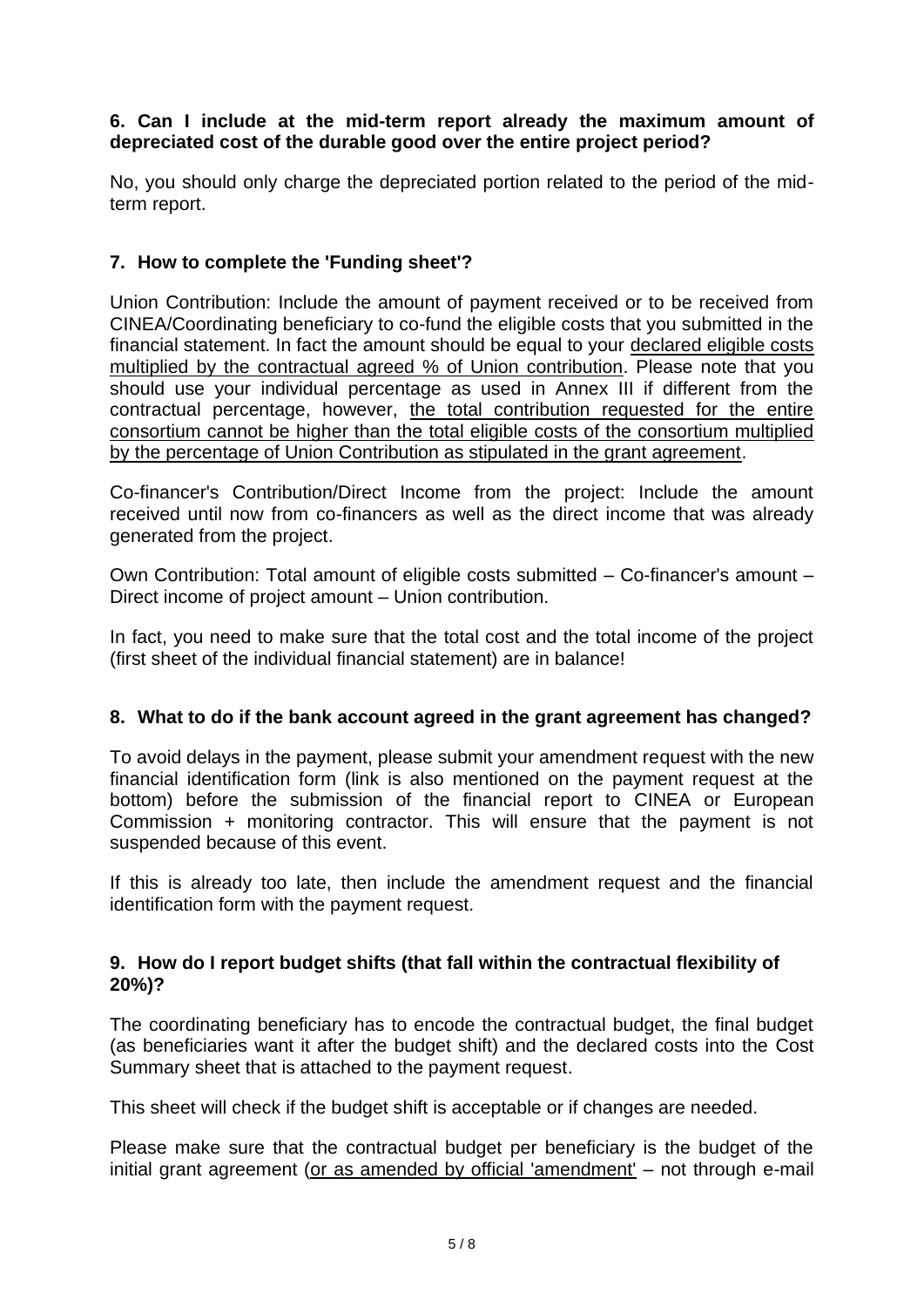confirmation). The total amount of the final budget for the entire project should be equal to the total amount of the initial budget (or as amended).

#### <span id="page-5-0"></span>**10.Why does the coordinating beneficiary has to report also the 'total cost with non-recoverable VAT' in the Cost Summary Sheet?**

This is needed to demonstrate that the total cost incurred (not only the eligible), is covered by the total co-funding. The latter is especially important for the calculation of the 2% rule, where the amount of own co-funding used to cover ineligible costs (like e.g. non-depreciated part of durable goods or the part that cannot be declared further to the thresholds) needs to be considered as well.

#### <span id="page-5-1"></span>**11.When does the coordinating beneficiary need to include the total 'nonadditional' salary costs in the Income Summary Sheet?**

The total amount of 'non-additional' salary costs needs to be included for all public entities (please check the related A-forms to see if your beneficiaries are 'public' or not). The compliance with the 2% rule will be calculated for all public entities as a whole (so not per public entity).

Please note that this requirement is not valid for Capacity Building projects since they can only claim 'additional' salary costs as eligible cost.

#### <span id="page-5-2"></span>**12.When does the coordinating beneficiary needs to provide CINEA/European Commission with the 'funds distribution' sheet?**

With the submission of every financial report for what concerns pre-financing payments or interim payments.

Within the 2 months after the final payment with the final funds distribution between the different beneficiaries.

#### <span id="page-5-3"></span>**13.How to ensure that the total depreciated costs declared in the financial statement is not more than the maximum allowed following the thresholds of 50% (equipment) and 25 % (infrastructure) – unless I am as beneficiary exempted from these thresholds?**

Make sure that the number of months of depreciation falling within the reporting period is below the threshold. E.g. if depreciation of the equipment is over 36 months, then only 18 months should be charged in the financial statement (idem for infrastructure).

#### <span id="page-5-4"></span>**14.Where to include the amount of overheads that I would like to declare?**

Except for Capacity Building projects, the overheads are to be introduced by each beneficiary (affiliate) in the first page of the individual financial statement. Please note that the percentage to be used cannot exceed 7% of the direct costs (excluding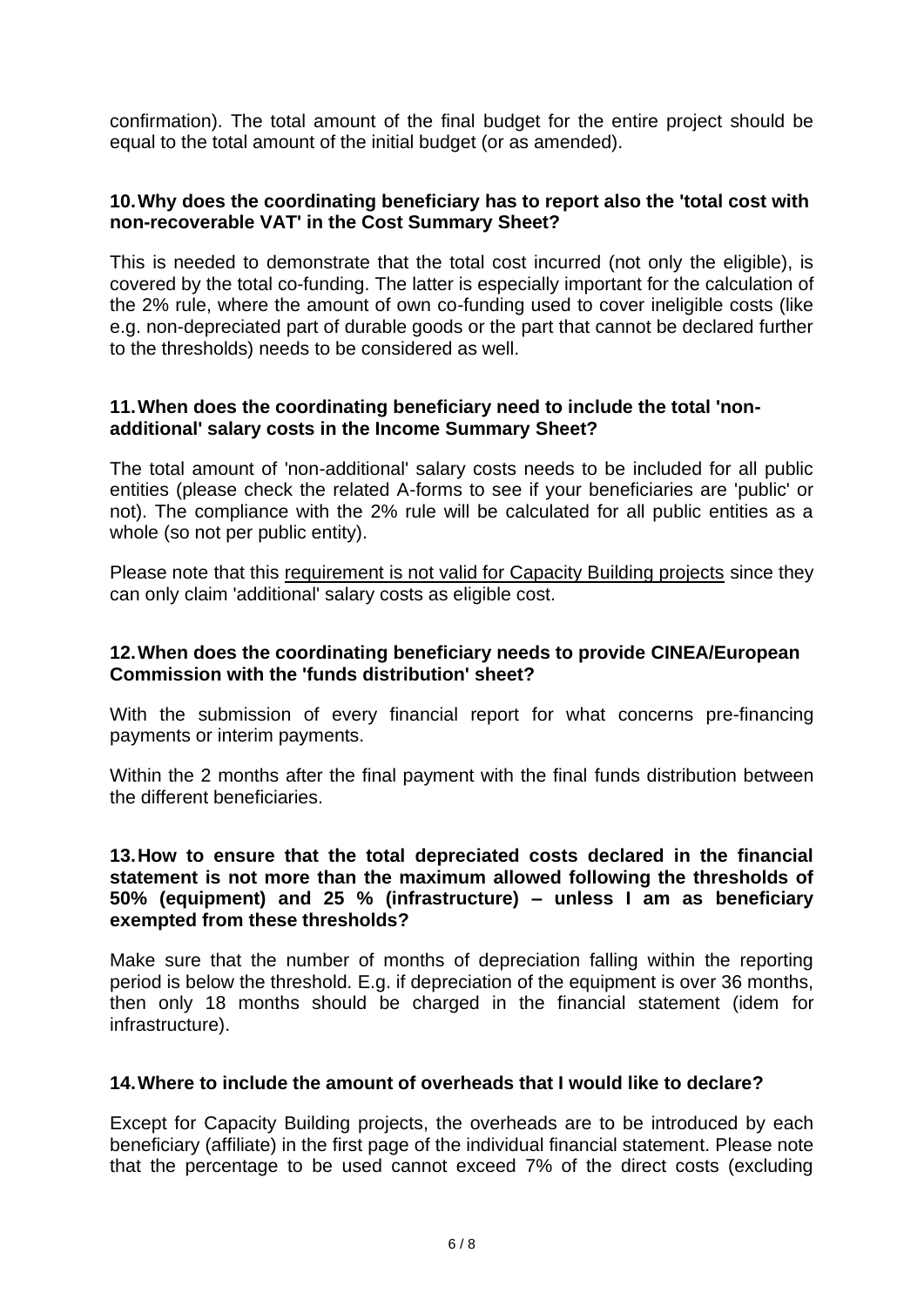LAND PURCHASE/LEASE/ONE-OFF COMPENSATION costs) of the beneficiary concerned and should be in line with the percentage agreed in the grant agreement (see corresponding F-form) which may have changed further to the budget shift introduced with the final payment request.

### <span id="page-6-0"></span>**15.Where should I report 'notary costs' or 'related taxes' in case of Land purchase/lease of land costs?**

They should be reported in the same sheet as 'land purchase'/'lease of land'.

## <span id="page-6-1"></span>**16.Should I register each travel cost separately?**

Since travel costs may include a high number of low value transactions, it is allowed to group costs e.g. per travel (including transport, daily allowance, hotel,….). If travel costs are included in a registry that offers the same type of detail as requested in the financial statement then it is acceptable to register the subtotals with the appropriate reference in the financial report (e.g. log books of cars).

### <span id="page-6-2"></span>**17. Can I declare the VAT paid by staff when their travel costs are reimbursed?**

Yes, since the beneficiary can no longer reclaim the VAT.

#### <span id="page-6-3"></span>**18. Can I freely choose to use the standard productive time of 1720 hours instead of the actual time encoded in the time registration system/timesheet?**

The 1720 hours are normally only to be used when timesheets are not mandatory (e.g. working in average less than 2 days per month on the project, working a contractually fixed percentage of time on the project…). Please see the guidance in your call for proposal documents.

### <span id="page-6-4"></span>**19. How to fill the financial statement form on personnel costs if some of the information to be included is covered under the data protection rules?**

Some of the information can be anonymised, i.e. the name of the staff can be replaced by an identification number (eg. employment number). The link between identification number and staff name should however, be provided to CINEA/European Commission and its monitoring contractor upon request (this can be done through an e-mail, USB stick, document under a closed envelop etc… with a clear specification that the content contains confidential information)'.

Please note that we are only interested in the personal data that is really needed for our verifications of the 'eligible costs', the personal data that is not needed can of course be blacked out from the supporting documents that may be requested by CINEA/European Commission or the monitoring contractor.